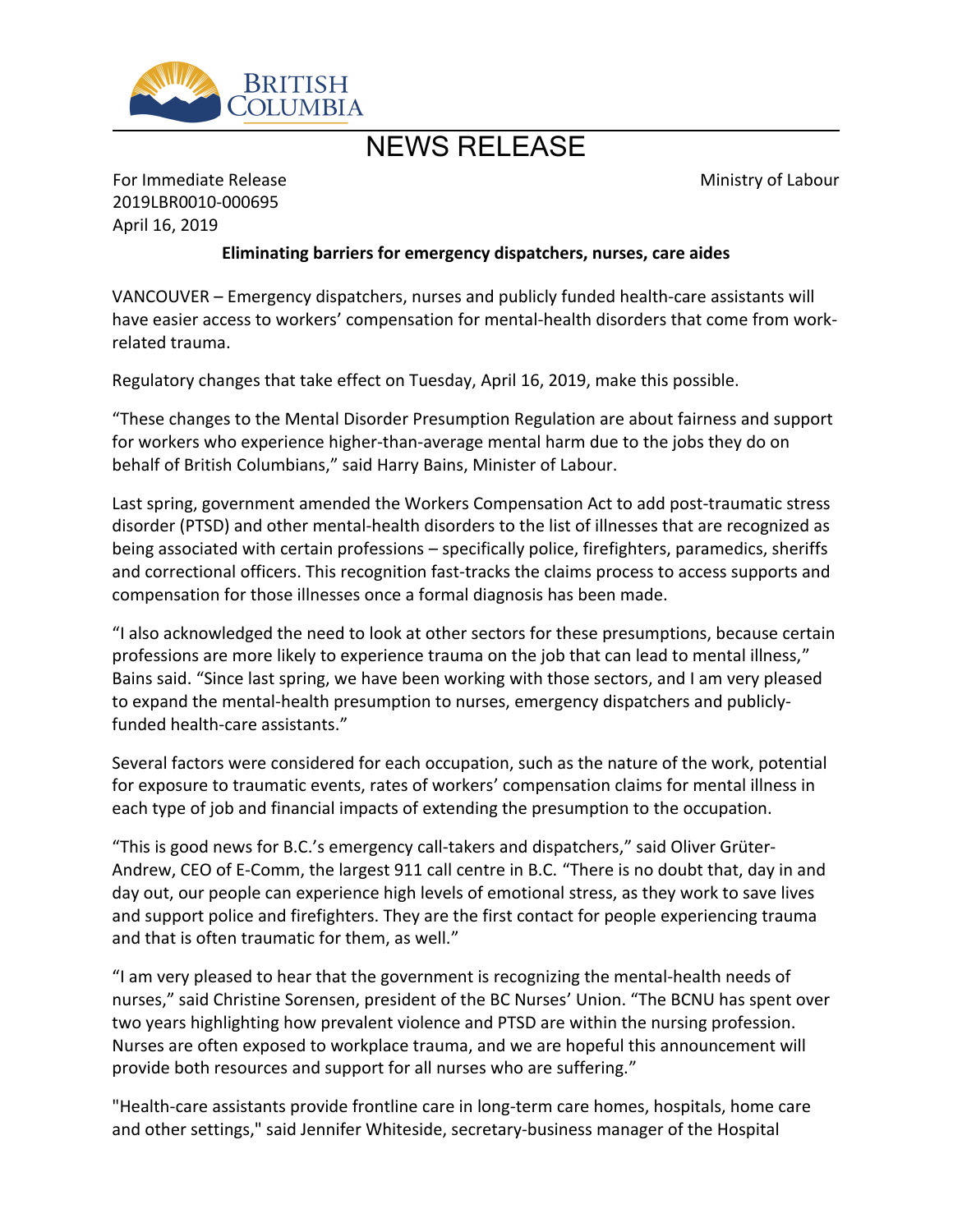Employees' Union. "Care aides frequently experience violence in the workplace; witness and respond to violence, suicides and unexpected deaths; and often face threats and intimidation. Today's announcement acknowledges their valuable contributions to care, and especially of the toll that trauma experienced on-the-job can have on them."

Delivering improved protections and supports for workers are shared priorities between government and the BC Green Party caucus, and are part of the Confidence and Supply Agreement.

A backgrounder follows.

## **Contact:**

Ministry of Labour Media Relations Government Communications and Public Engagement 250 888-8074

Connect with the Province of B.C. at: [news.gov.bc.ca/connect](http://news.gov.bc.ca/connect)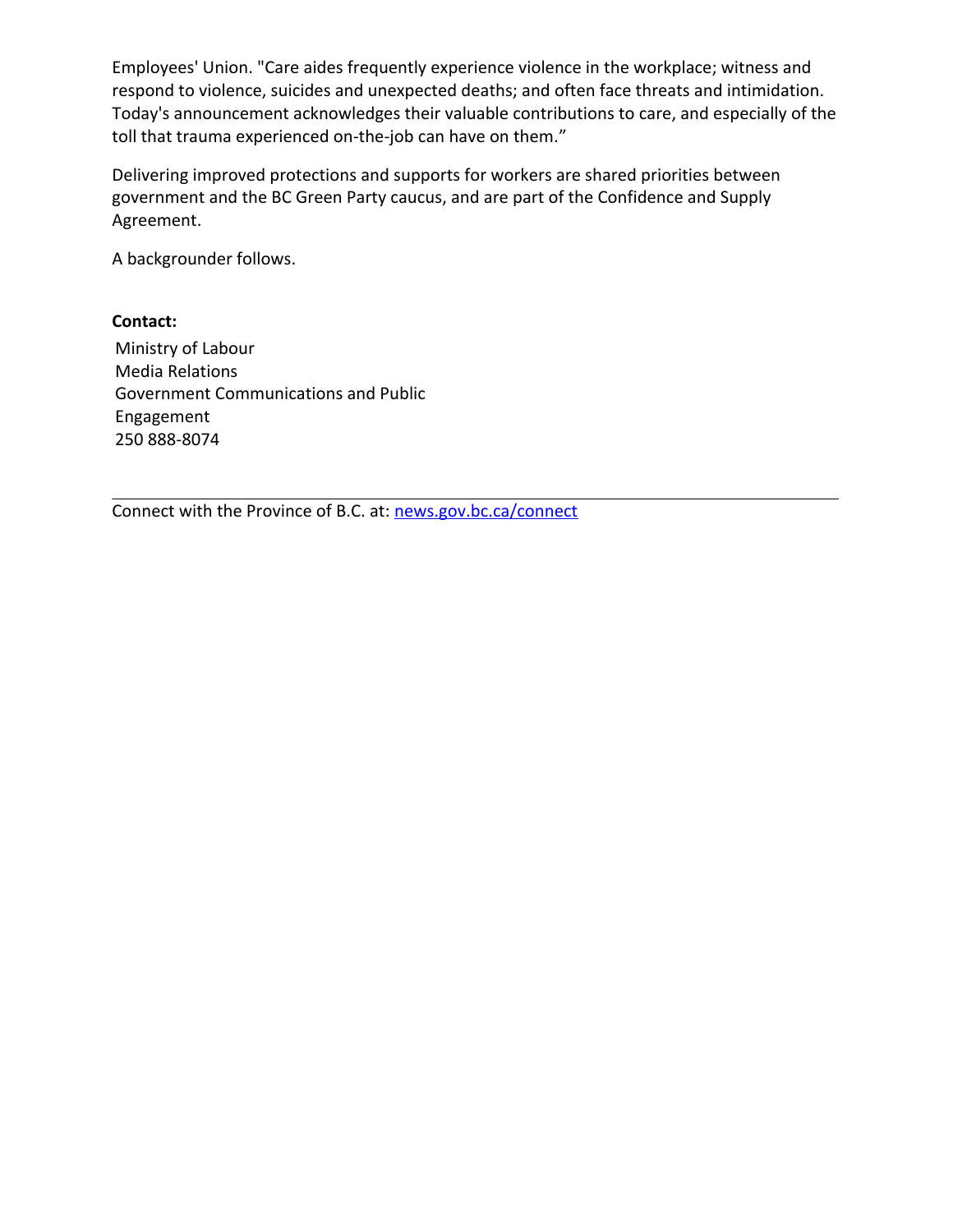

# BACKGROUNDER

Ministry of Labour

For Immediate Release 2019LBR0010-000695 April 16, 2019

### **Amendments to Mental Disorder Presumption Regulation**

B.C.'s workers' compensation system provides any worker with compensation and supports for illnesses, injuries or mental health disorders caused by their work. Funding for compensation comes from insurance premiums paid by employers.

For a claim to be accepted, medical, scientific or other evidence must be provided to establish that the condition arose from their employment, in addition to a diagnosis by a medical professional.

A "presumption" under the Workers Compensation Act provides that if a worker has been employed in specific occupations and develops a disease or disorder that is recognized as being associated with that occupation, then the condition is presumed to have been due to the nature of their work, unless the contrary is proved. With a presumptive condition, there is no longer a need to prove that a claimant's disease or disorder is work-related once a formal diagnosis has been made.

The act and regulations outline specific cancers and heart injury and diseases that impact firefighter groups, in respect to presumptions. Amendments to the act in May 2018 added mental-health disorders to the list of presumptions for federal and municipal firefighters, as well as police, paramedics, sheriffs and correctional officers.

Further amendments introduced on April 11, 2019, will extend the cancer, heart disease and mental-health disorder presumptions to wildfire fighters, fire investigators and firefighters working for First Nations and Indigenous organizations.

The announcement involves an amendment to the Mental Disorder Presumption Regulation to extend the mental health disorder presumption to the following occupations:

- Emergency dispatchers whose duties include the dispatch of firefighters, police officers and ambulance services, as well as those who receive emergency (911) calls from the public. Most dispatchers are employed by either the BC Emergency Health Services or Emergency Communications for British Columbia Incorporated.
- All nurses regulated by the B.C. College of Nursing Professionals, including licensed practical nurses, nurse practitioners, registered nurses and registered psychiatric nurses.
- Health-care assistants (care aides) registered with the BC Care Aide & Community Health Worker Registry and employed in a publicly funded organization or setting.